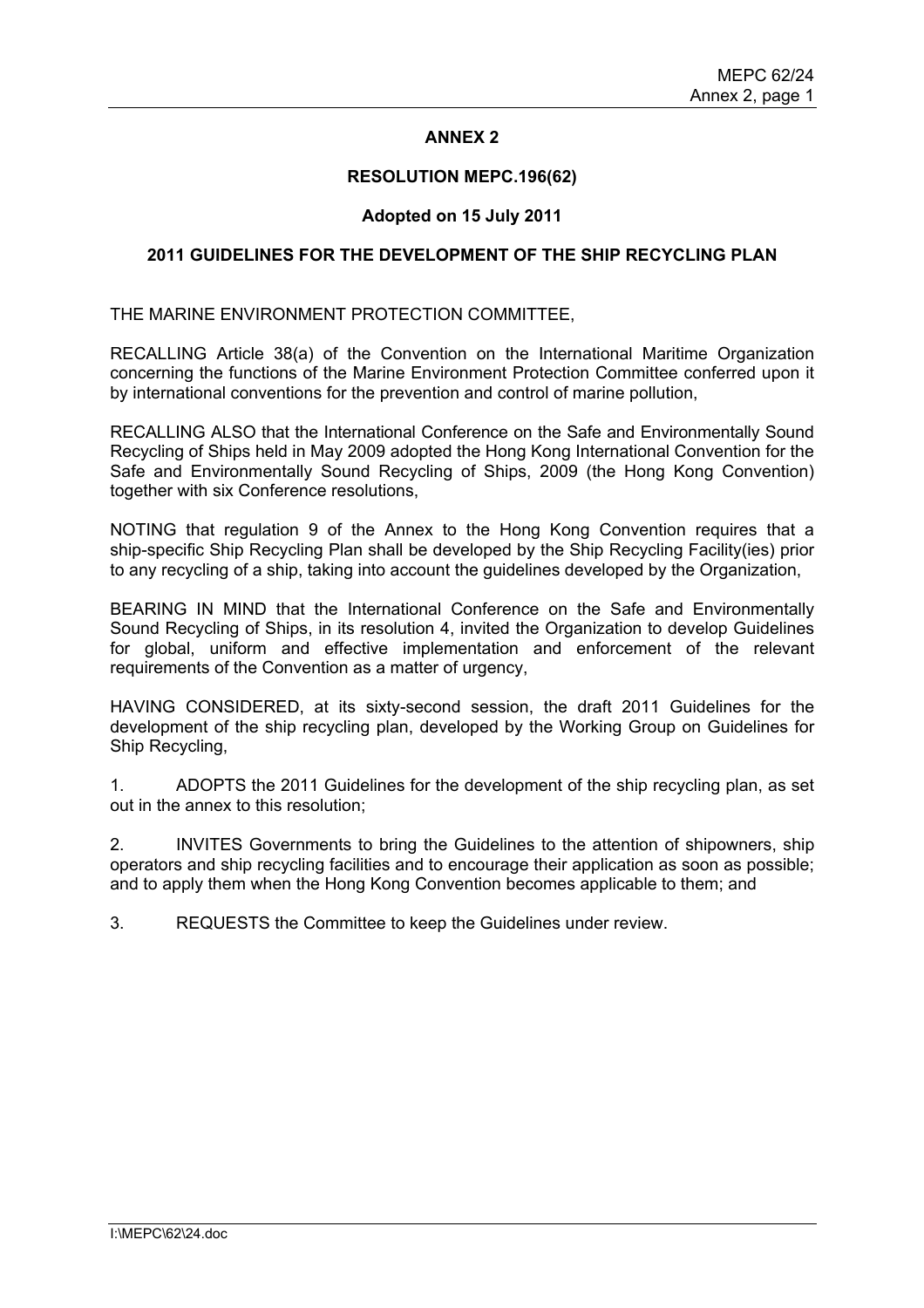#### ANNEX

### **2011 GUIDELINES FOR THE DEVELOPMENT OF THE SHIP RECYCLING PLAN (SRP)**

# TABLE OF CONTENTS

- 1 INTRODUCTION
	- 1.1 Objectives of the guidelines
	- 1.2 Approach of the guidelines
- 2 DEFINITIONS
- 3 GENERAL
	- 3.1 Review of ship-specific information
	- 3.2 Comparison of ship-specific information with the Ship Recycling Facility Plan (SRFP) and/or Document of Authorization to conduct Ship Recycling (DASR)
- 4 FRAMEWORK OF SRP
	- 4.1 Pre-arrival elements
	- 4.2 Arrival of ship
	- 4.3 Management of Hazardous Materials
	- 4.4 Safe-for-entry and Safe-for-hot-work procedures
	- 4.5 Dismantling sequence
	- 4.6 Other necessary elements<br>4.7 Attaching a copy of DASR
	- Attaching a copy of DASR
- 5 VERIFICATION OF COMPETENT AUTHORITY APPROVAL
- APPENDIX Sample cover page Ship Recycling Plan, Summary of information of ship and Ship Recycling Facility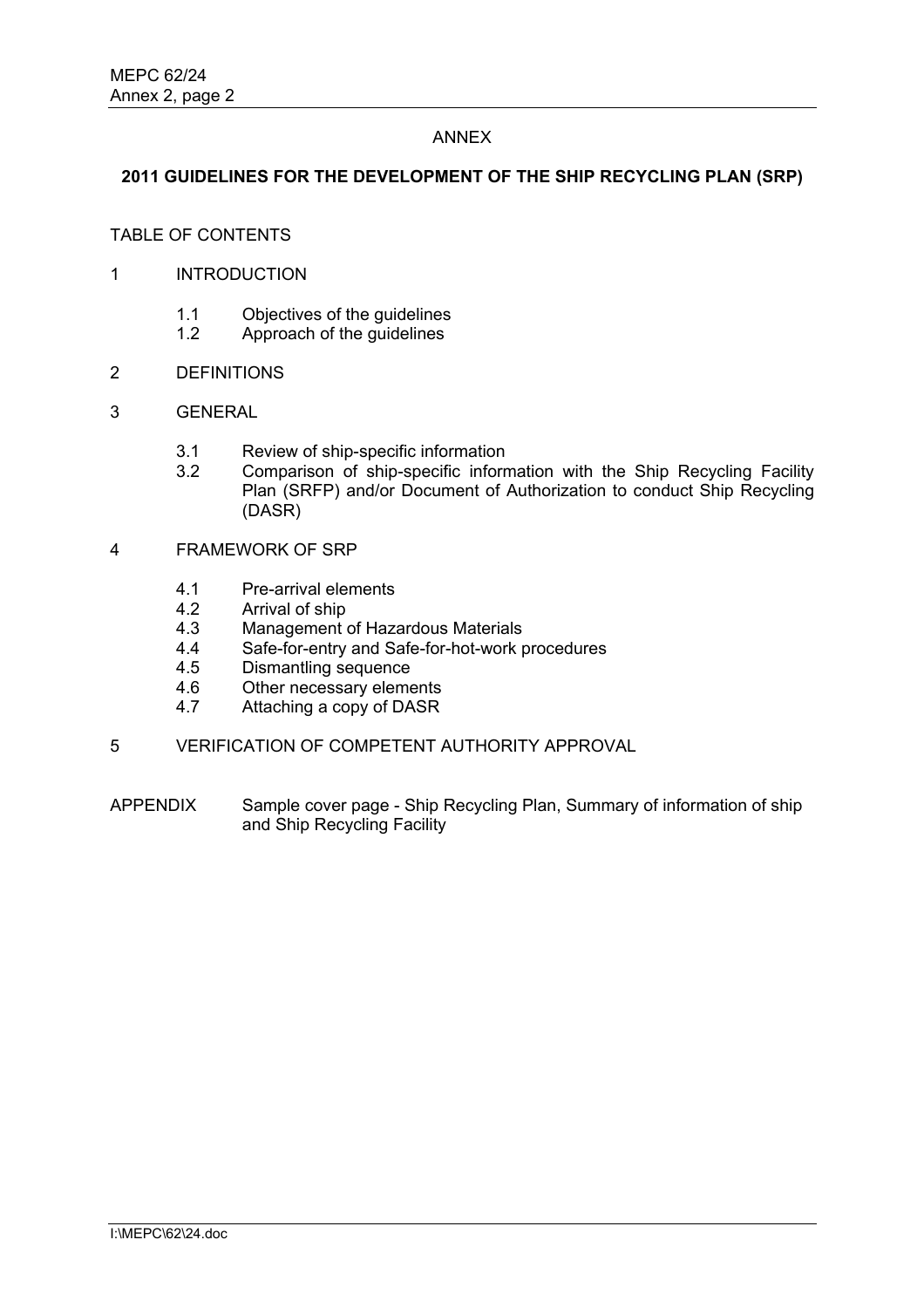## **1 INTRODUCTION**

#### **1.1 Objectives of the guidelines**

These guidelines provide stakeholders, particularly Ship Recycling Facilities, with recommendations for the development of a Ship Recycling Plan (SRP) in accordance with the requirements of the Hong Kong International Convention for the Safe and Environmentally Sound Recycling of Ships, 2009 (hereafter referred to as "the Convention").

It should be noted that regulation 9 of the annex to the Convention requires the Ship Recycling Facility to develop a ship-specific SRP, taking these guidelines into account.

These guidelines should be used primarily by Ship Recycling Facilities, taking into account information provided by the shipowner. Competent Authorities and Administrations may also find merit in these guidelines with respect to the approval process and implementation of the Convention.

#### **1.2 Approach of the guidelines**

Regulation 9 of the Annex to the Convention requires Ship Recycling Facilities to prepare a ship-specific SRP. These guidelines are separated into two parts: general guidance on information that should be gathered and reviewed by the Ship Recycling Facility in order to develop the SRP (section 3: General) and guidance for the recommended content of a ship-specific SRP (section 4: Framework of SRP).

#### **2 DEFINITIONS**

The terms used in these guidelines have the same meaning as those defined in the Convention and in the *Guidelines for Safe and Environmentally Sound Ship Recycling* ("Facility Guidelines"). The following additional definition applies to these guidelines only:

"The ship" means the particular ship which a Ship Recycling Facility is going to recycle, and for which an SRP is required.

#### **3 GENERAL**

The Convention requires that the SRP should be explicitly or tacitly approved by the Competent Authority and verified as properly reflecting the information contained in the Inventory of Hazardous Materials (IHM) during the final survey before issuance of an International Ready for Recycling Certificate. Preparation of the SRP should therefore begin well before the ship arrives at the Ship Recycling Facility.

As regards the languages of the SRP, in accordance with regulation 9.2 of the annex to the Convention, the shipowner may ask the Administration whether it is acceptable for the Ship Recycling Facility to use a language other than English, French or Spanish, and convey the decision of the Administration to the Ship Recycling Facility accordingly.

## **3.1 Review of ship-specific information**

For each ship that is to be recycled, the Ship Recycling Facility should, in accordance with regulation 8.4 of the Annex to the Convention, cooperate with the shipowner in order to prepare a SRP that incorporates all relevant information about the ship that may affect its safe and environmentally sound recycling.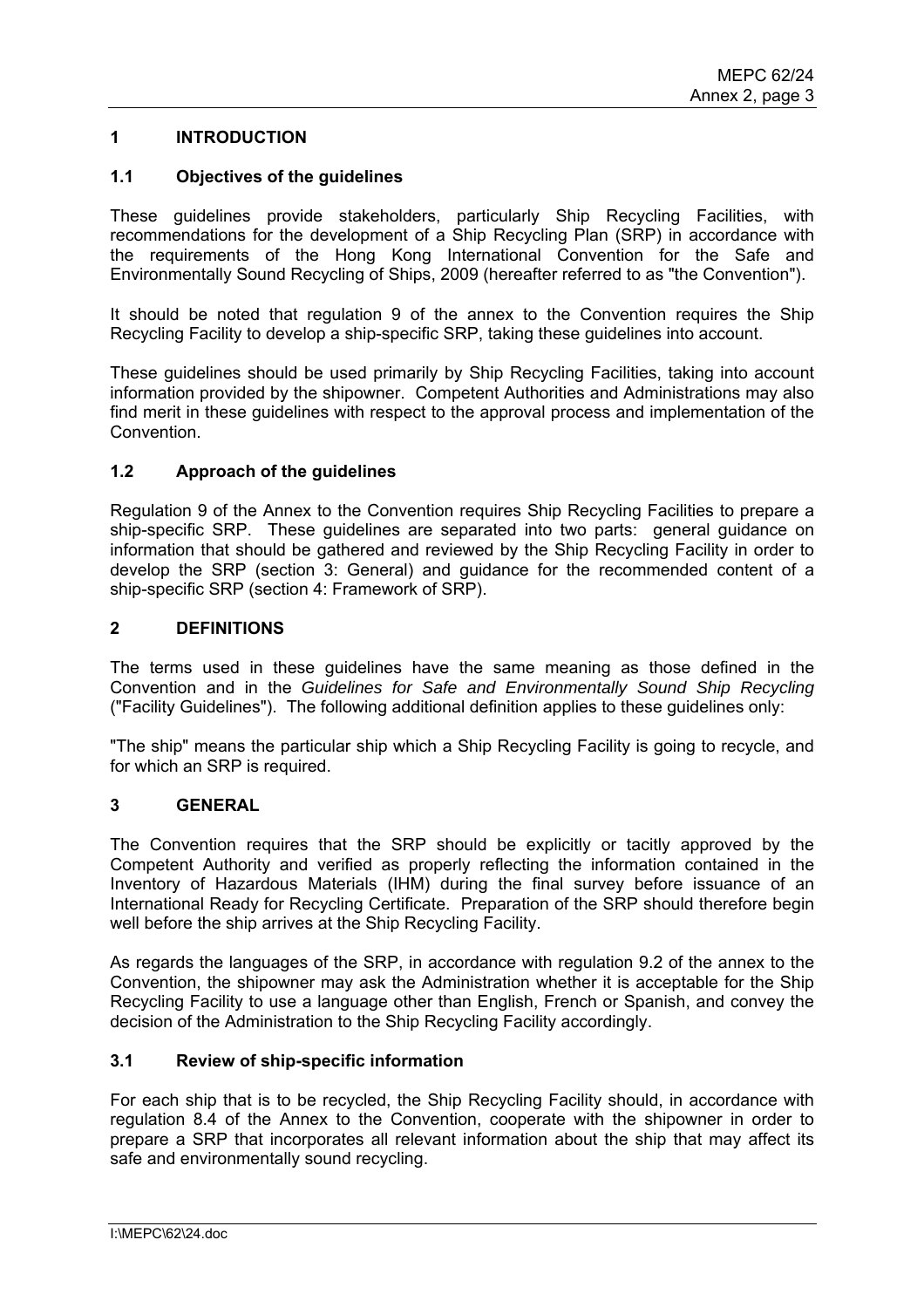The IHM is essential to the Ship Recycling Facility for planning and executing the removal and management of Hazardous Materials. The Ship Recycling Facility should obtain the completed IHM, including Part II and Part III, taking into account possible variations resulting from the ship's subsequent operations.

Examples of ship-specific information that is useful to the Ship Recycling Facility when developing a SRP include finished drawings and final specifications such as: general arrangement, capacity plan, shell expansion plan, fire control plan, trim and stability calculation, and light weight distribution or calculation table. Also the following may provide useful information: midship section, construction profile (including longitudinal sections, deck, inner bottom and deckhouse), longitudinal and transverse bulkhead principal transverse sections, fore and aft construction, superstructures, accommodation plan, hydrostatic curve or table, deck piping system, general arrangement of ventilators and air ducts, painting scheme, joiner works, engine room arrangement (if appropriate) and bilge piping system of pump room, pump room arrangement, engine room piping diagram, ballast piping and cargo piping diagram and manufacturers' finished drawings of major equipment. Such information could be useful in planning the ship recycling sequence in its entirety.

## **3.2 Comparison of ship-specific information with the Ship Recycling Facility Plan (SRFP) and/or Document of Authorization to conduct Ship Recycling (DASR)**

For each ship to be recycled, the ship-specific information obtained from the shipowner should be evaluated in the context of the capabilities and limitations specified in the Ship Recycling Facility Plan (SRFP) and/or Document of Authorization to conduct Ship Recycling (DASR). The SRP will need to address any ship-specific considerations that are not covered in the SRFP or that will require special procedures.

# **4 FRAMEWORK OF SRP**

The responsibility for developing a comprehensive SRP rests with the Ship Recycling Facility, although development of the SRP is a cooperative effort between the Ship Recycling Facility and the shipowner. The Ship Recycling Facility is best placed to understand and describe the methods and procedures that it uses in its recycling operations and it has knowledge of the available facilities and capabilities for the safe and environmentally sound management of all Hazardous Materials and wastes generated during recycling, of the skills and capabilities of its workforce and the availability of local support services, and of the relevant national laws and regulations that apply to the facility and its activities, including the activities which it is approved to perform under its DASR. A sample cover page for the SRP is included in the appendix. The body of the SRP should include a more detailed narrative of the ship-specific recycling elements.

The SRP should describe how the Ship Recycling Facility will recycle the specific ship in a safe and environmentally sound manner, covering the recycling process steps and their sequence over the entire process. Any processes or procedures that deviate from the SRFP and are specific to the ship should be described in detail in the SRP.

Where more than one Ship Recycling Facility is used, SRPs should be prepared separately, in principle, by each of the Facilities involved, according to their respective duties and indicate the order in which the activities will occur.

## **4.1 Pre-arrival elements**

The SRP should include a description of any specific preparatory work that should be carried out. The SRP should clarify whether and to what extent any preparatory work – such as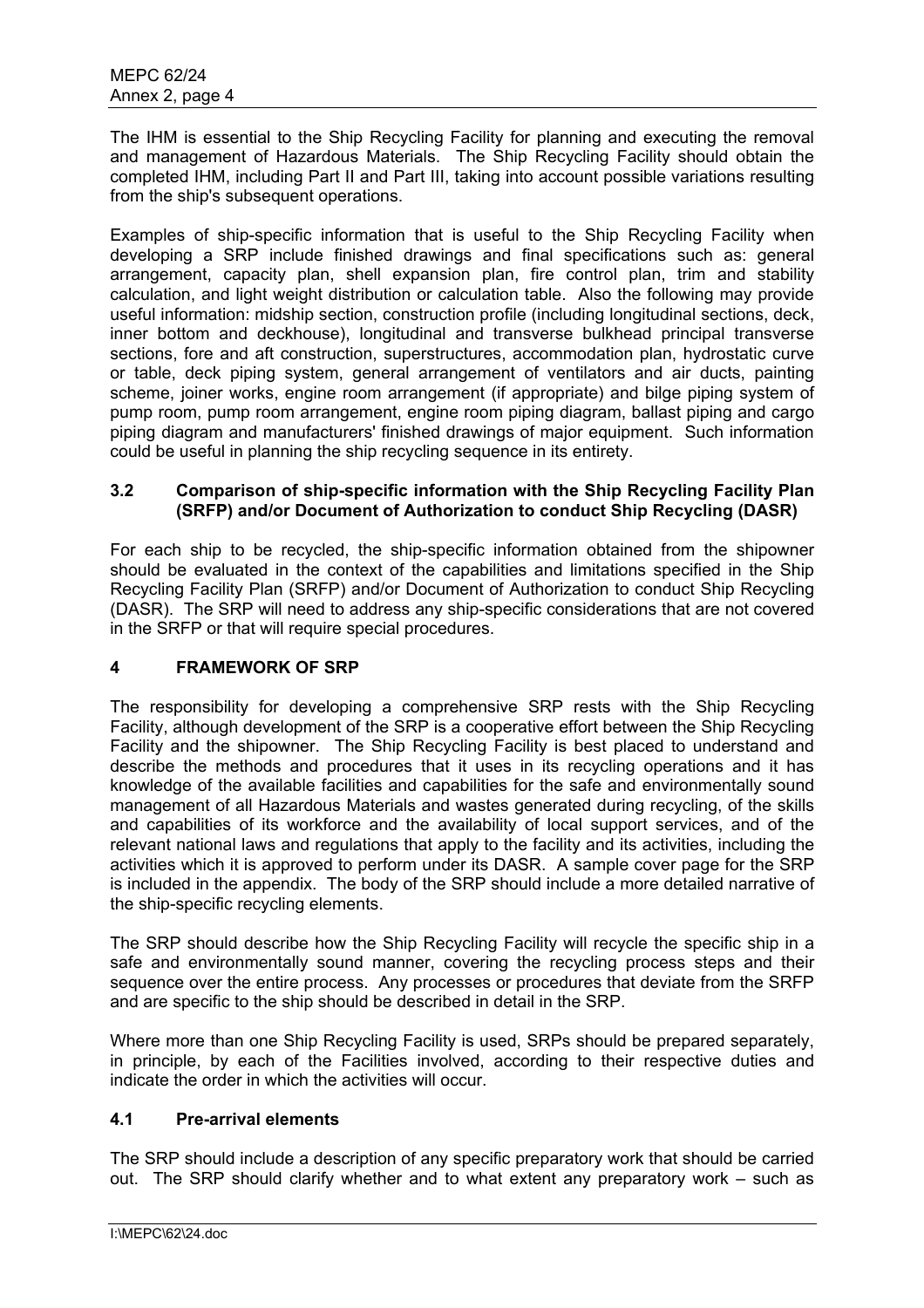pre-treatment, identification of potential hazards and removal of stores – will take place at a location other than the Ship Recycling Facility identified in the SRP. The extent to which such preparatory work will be covered in the SRP will depend upon the capability of the authorized Ship Recycling Facility and the scope of the agreement with the shipowner. In the case of a tanker, the ship should arrive at the Ship Recycling Facility with cargo tanks and pump room(s) in a condition that is ready for certification as Safe-for-entry, or Safe-for-hot work, or both.

The Ship Recycling Facility should plan appropriately for the ship's arrival. The SRP should include the location where the ship will be placed during recycling operations and a concise plan for the arrival and safe placement of the specific ship to be recycled.

# **4.2 Arrival of ship**

The SRP should describe the procedures that the Ship Recycling Facility will follow to conduct a walk-through (on-board check) of the vessel in an effort to identify any potential environmental or safety issues. The Ship Recycling Facility should verify whether safe access and egress have been provided for and that the SRP is in place throughout the ship recycling process.

It is recommended that the Ship Recycling Facility should mark the location of the known Hazardous Materials. Any specific items or locations on board whose hazardous characteristics are uncertain should be marked for additional sampling as necessary.

# **4.3 Management of Hazardous Materials**

The SRP should include information on how the type and amount of Hazardous Materials will be managed, as required by regulation 9.3 of the Convention and specify the facility's approach for managing each Hazardous Material. Special attention should be paid to the types and quantities of Hazardous Materials on the ship. If ship-specific conditions require deviation from normal practices for managing Hazardous Materials, the appropriate ship-specific measures should be described in detail in the SRP. In order to avoid confusion, it is recommended that the SRP should use the same nomenclature and identification scheme as those included in the IHM.

The SRP should also contain additional information on the management of Hazardous Materials as required in Appendix 5 of the Convention (also known as the DASR). Specifically, the SRP should describe where the Hazardous Materials are to be processed or disposed of if the operation is not being conducted at the Ship Recycling Facility. The SRP should state that the removal of Hazardous Materials will be undertaken by responsible personnel who are trained and authorized to do so.

## **4.4 Safe-for-entry and Safe-for-hot-work procedures**

Regulation 9 of the Convention requires the SRP to include information concerning the establishment, maintenance and monitoring of Safe-for-entry and Safe-for-hot-work procedures. The Ship Recycling Facility is encouraged to review the Facility Guidelines, as they contain specific technical recommendations to address these important safety issues.

While the SRFP will describe general procedures on how the Ship Recycling Facility will achieve safe atmospheric conditions during the ship recycling process, the SRP should describe in detail how Safe-for-entry and Safe-for-hot-work procedures will be implemented on the specific ship, taking account of such features as its structure, configuration, and previous cargo.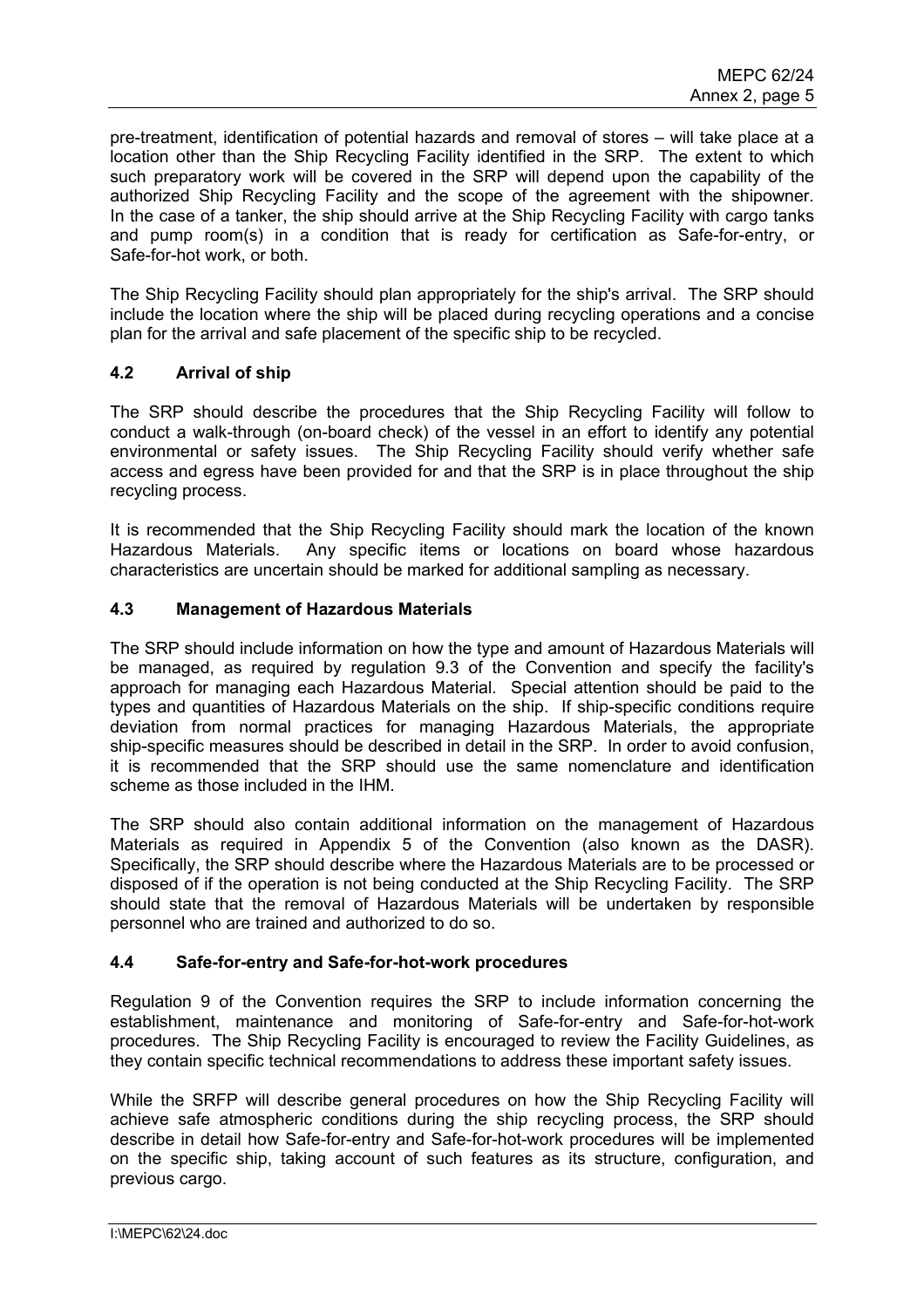# **4.5 Dismantling sequence**

An important component of the dismantling sequence is the removal of Hazardous Materials to the maximum extent practicable prior to and during cutting activities. Depending on a number of factors, including the age of the ship and the quantity of Hazardous Materials present, it may be impossible to remove all Hazardous Materials prior to the start of cutting activities. The SRP should include a dismantling sequence that is ship-specific and takes into account the cutting operations and locations of Hazardous Materials.

## **4.6 Other necessary elements**

In addition to the elements described above, the SRP should include any ship specific processes and/or procedures that will be necessary to recycle the ship and that are not fully covered in the SRFP. For example, a Ship Recycling Facility may need to use additional workers or subcontractors, or they may need additional equipment to deal with unique aspects of the ship. Such ship-specific processes/procedures may take into account the technical guidance manual to be developed by the Organization.

# **4.7 Attaching a copy of DASR**

The Ship Recycling Facility should attach a copy of the DASR to the SRP.

# **5 VERIFICATION OF COMPETENT AUTHORITY APPROVAL**

Article 16.6 of the Convention stipulates that a State shall declare whether it requires tacit or explicit approval of the SRP before a ship may be recycled. The Ship Recycling Facility should be familiar with the procedures implemented by the Competent Authority for approval of the SRP. The Competent Authority's approval process will, at a minimum, include written acknowledgement of receipt of the SRP and may include further written documentation of approval or denial for the ship-specific recycling. The written acknowledgement and/or documentation of approval should be appended to the SRP immediately upon availability and made available to appropriate authorities and stakeholders as necessary.